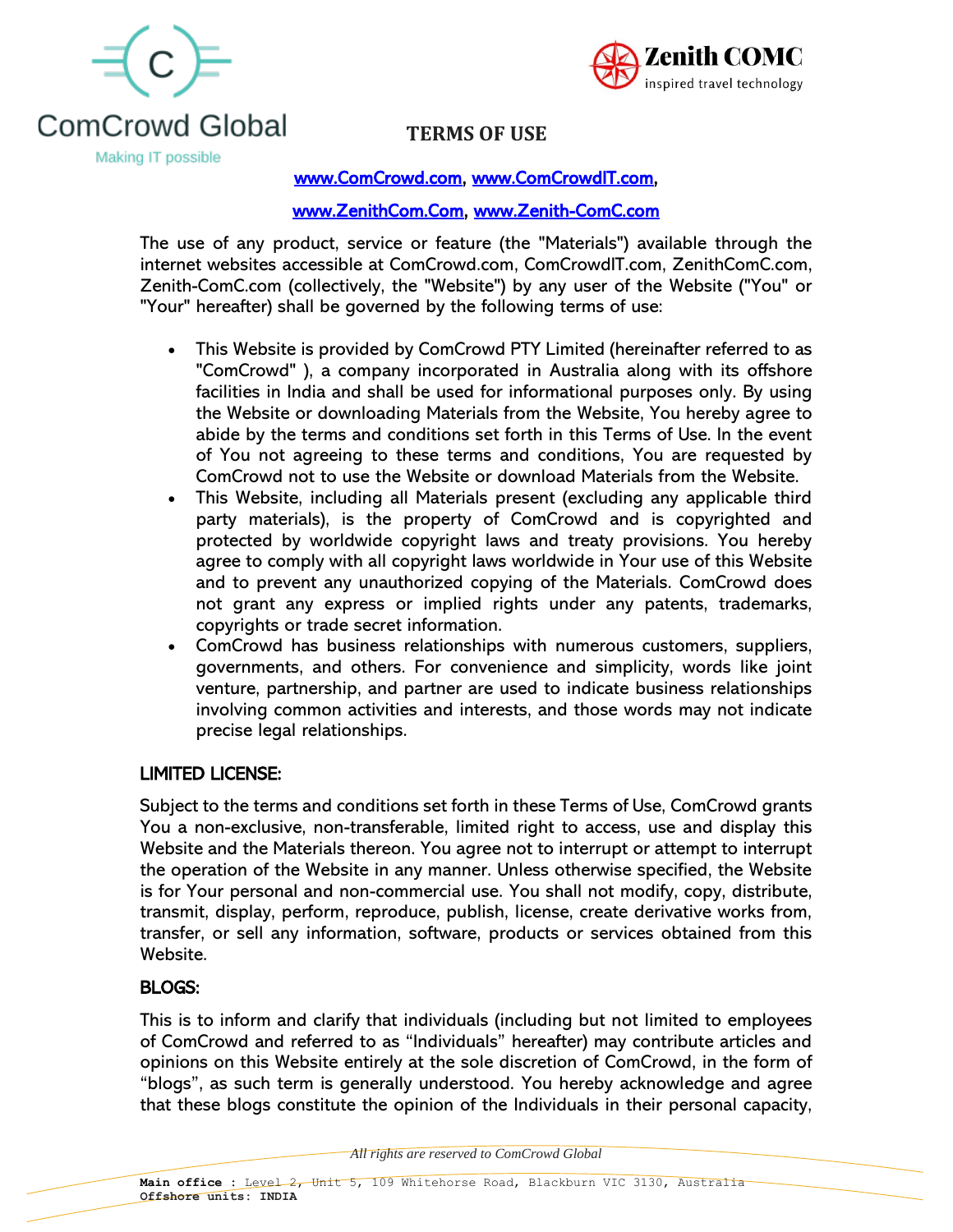



and may not represent official positions of ComCrowd in any manner. ComCrowd retains all copyright to these blogs.

You may be permitted to post comments and feedback to these blogs. By doing so, You expressly agree and acknowledge to abide by the following:

- You shall not defame, abuse, harass or threaten ComCrowd or any third party, or otherwise violate the legal rights of ComCrowd or any third party.
- You shall not contribute any content or take any action that may in any manner adversely affect the reputation of ComCrowd, or that is otherwise detrimental to ComCrowd.
- You shall not in any manner publish or post any inappropriate, defamatory, infringing, obscene, racist, terrorist, politically slanted, indecent or unlawful topic, name, material or information.
- You shall not use profane and objectionable language or abbreviations. You shall not use any character(s) as a substitute for objectionable language.
- You shall not in any manner reveal confidential or proprietary information of any third party. Specifically, You shall not post any material for which You do not have requisite and applicable right(s) under law.
- You shall not conduct any contests or publish or propagate any forwards.
- You shall not defame, abuse, harass, stalk, threaten or otherwise violate the legal rights (such as rights of privacy and publicity but not limited to the foregoing) of any other party including ComCrowd.
- You shall not publish, post, upload, distribute or disseminate any inappropriate, profane, defamatory, obscene, indecent or unlawful topic, name, material or information.
- You shall not upload or otherwise make available, files that contain images, photographs, software or other material protected by intellectual property laws, including, by way of example, and not as limitation, copyright or trademark laws (or by rights of privacy or publicity) unless You own or control the rights thereto or have received all necessary consent to do the same.
- You shall not upload files that contain viruses, trojan horses, worms, time bombs, cancelbots, corrupted files, or any other similar software or programs that may damage the operation of another's computer or property of another.
- You shall not advertise or offer to sell or buy any goods or services for any business purpose
- You shall not download any file posted that You know, or reasonably should know, cannot be legally reproduced, displayed, performed, and/or distributed in such manner.
- You shall not falsify or delete any copyright management information, such as author attributions, legal or other proper notices or proprietary designations or labels of the origin or source of software or other material contained in a file that is uploaded.
- You shall not create a false identity for the purpose of misleading others.
- You shall not in any way deface or vandalize this Website, or prevent or restrict others from using this Website.
- You shall indemnify and hold harmless ComCrowd from any claims and loss incurred by ComCrowd as a result of Your violation of these Terms of Use.

2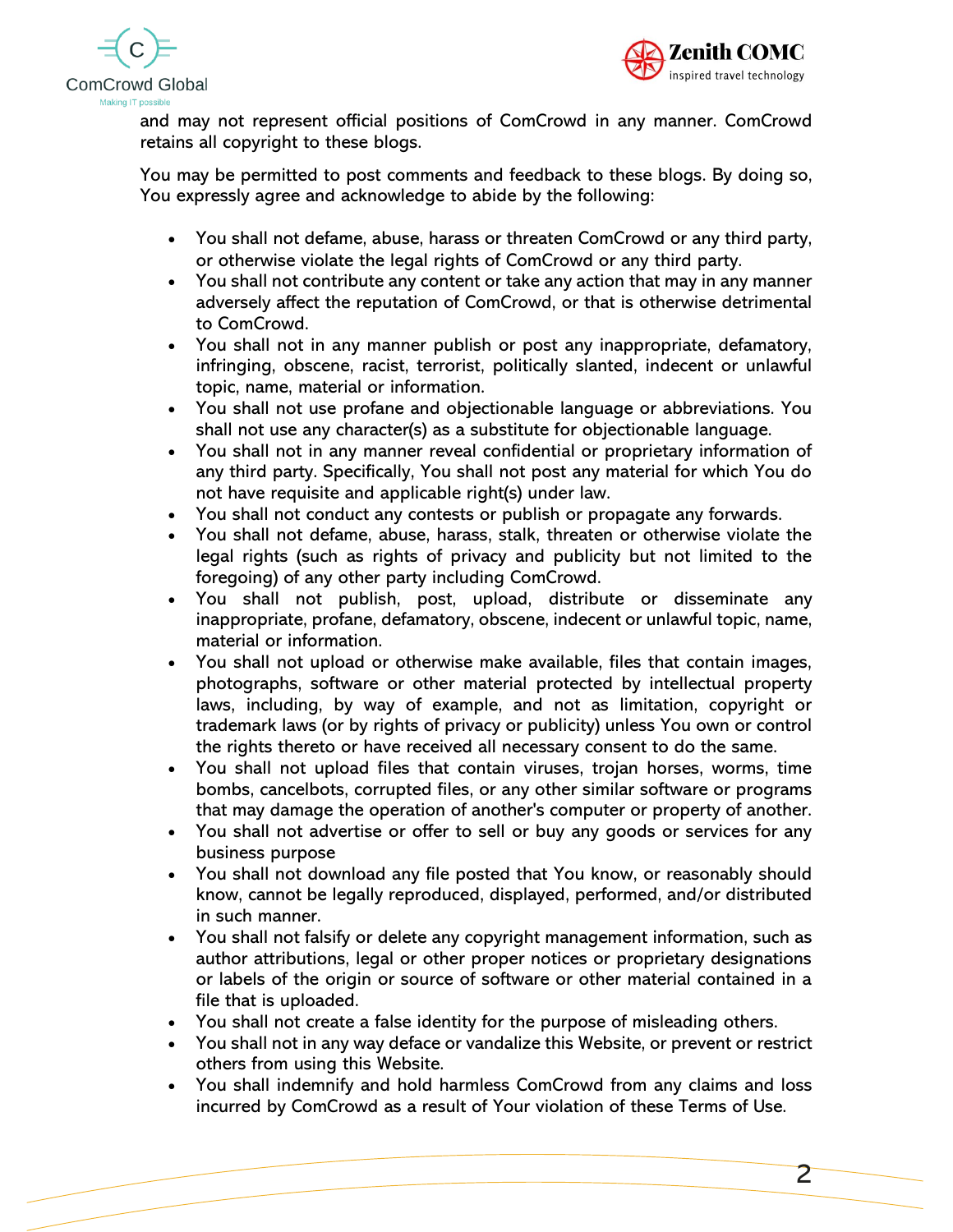



• You acknowledge that ComCrowd may, at its sole discretion, monitor, remove or edit any content that You contribute. ComCrowd may also pursue remedies available to it under law for any violation of these terms and conditions.

# THIRD PARTY CONTENT:

The Website makes information of third parties available, including articles, analyst reports, news reports, tools to facilitate calculation, company information and data about financial markets, including any regulatory authority and other financial markets and other data from external sources (the "Third Party Content"). You acknowledge and agree that the Third Party Content is not created or endorsed by ComCrowd. The provision of Third Party Content is for general informational purposes only and does not constitute a recommendation or solicitation to purchase or sell any securities or shares or to make any other type of investment or investment decision. In addition, the Third Party Content is not intended to provide tax, legal or investment advice. You acknowledge that the Third Party Content provided to You is obtained from sources believed to be reliable, but that no guarantees are made by ComCrowd or the providers of the Third Party Content as to its accuracy, completeness, timeliness. You agree not to hold ComCrowd, any business offering products or services through the Website or any provider of Third Party Content liable for any investment decision or other transaction You may make based on Your reliance on or use of such data, or any liability that may arise due to delays or interruptions in the delivery of the Third Party Content for any reason

By using any Third Party Content, You may leave this Website and be directed to an external website, or to a website maintained by an entity other than ComCrowd. If You decide to visit any such site, You do so at Your own risk and it is Your responsibility to take all protective measures to guard against viruses or any other destructive elements. ComCrowd makes no warranty or representation regarding, and does not endorse, any linked Websites or the information appearing thereon or any of the products or services described thereon. Links do not imply that ComCrowd or this Website sponsors, endorses, is affiliated or associated with, or is legally authorized to use any trademark, trade name, logo or copyright symbol displayed in or accessible through the links, or that any linked site is authorized to use any trademark, trade name, logo or copyright symbol of ComCrowd or any of its affiliates or subsidiaries. You hereby expressly acknowledge and agree that the linked sites are not under the control of ComCrowd and ComCrowd is not responsible for the contents of any linked site or any link contained in a linked site, or any changes or updates to such sites. ComCrowd is not responsible for webcasting or any other form of transmission received from any linked site. ComCrowd is providing these links to You only as a convenience, and the inclusion of any link shall not be construed to imply endorsement by ComCrowd in any manner of the website.

### NO WARRANTIES:

This website, the information and materials on the site, and any software made available on the Website, are provided "as is" without any representation or warranty, express or implied, of any kind, including, but not limited to, warranties of merchantability, non-infringement, or fitness for any particular purpose. There is no warranty of any kind, express or implied, regarding third party content. In spite of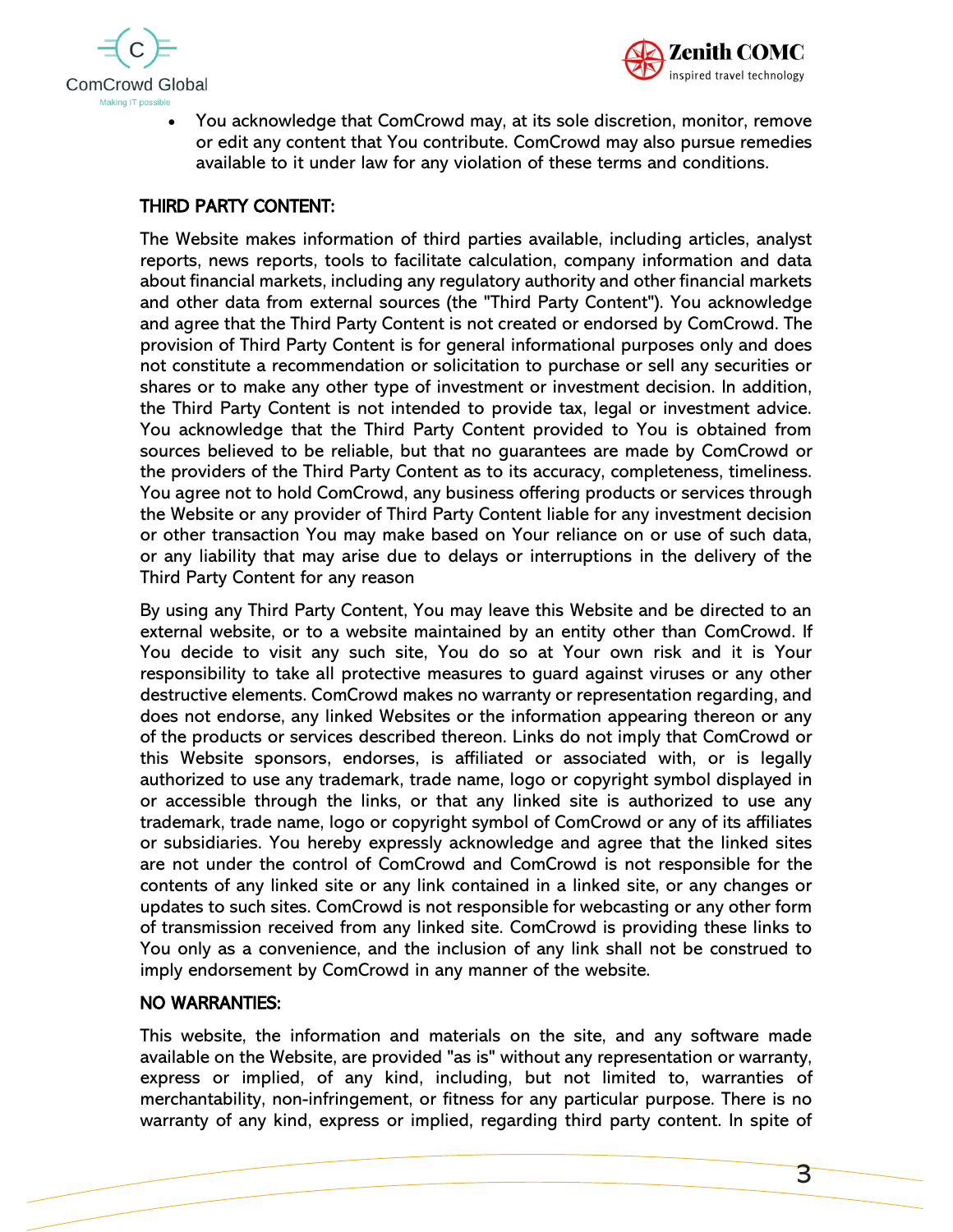



ComCrowd' best endeavors, there is no warranty on behalf of ComCrowd that this Website will be free of any computer viruses. Some jurisdictions do not allow for the exclusion of implied warranties, so the above exclusions may not apply to you.

# LIMITATION OF DAMAGES:

In no event shall ComCrowd or any of its subsidiaries or affiliates be liable to any entity for any direct, indirect, special, consequential or other damages (including, without limitation, any lost profits, business interruption, loss of information or programs or other data on your information handling system) that are related to the use of, or the inability to use, the content, materials, and functions of this Website or any linked Website, even if ComCrowd is expressly advised of the possibility of such damages.

### DISCLAIMER:

The website may contain inaccuracies and typographical and clerical errors. ComCrowd expressly disclaims any obligation(s) to update this website or any of the materials on this website. ComCrowd does not warrant the accuracy or completeness of the materials or the reliability of any advice, opinion, statement or other information displayed or distributed through the Website. You acknowledge that any reliance on any such opinion, advice, statement, memorandum, or information shall be at your sole risk. ComCrowd reserves the right, in its sole discretion, to correct any errors or omissions in any portion of the Website. ComCrowd may make any other changes to the Website, the materials and the products, programs, services or prices (if any) described in the Website at any time without notice. This Website is for informational purposes only and should not be construed as technical advice of any manner.

# POSTING ON THE COMCROWD WEBSITE:

ComCrowd does not claim ownership of the materials You provide to ComCrowd (including feedback and suggestions) or post, upload, input or submit to any section of the Website, (each a "Submission" and collectively "Submissions"). However, by posting, uploading, inputting, providing or submitting ("Posting") Your Submission You are granting ComCrowd, its affiliated companies and necessary sub-licensees permission to use Your Submission in connection with the operation of their Internet businesses (including, without limitation, all services offered by ComCrowd), including, without limitation, the license rights to: copy, distribute, transmit, publicly display, publicly perform, reproduce, edit, translate and reformat Your Submission; to publish Your name in connection with Your Submission; and the right to sublicense such rights to any other party.

You hereby acknowledge and agree that no compensation shall be paid or no future commercial consideration has accrued with respect to the use of Your Submission by ComCrowd, as provided herein. ComCrowd shall be under no obligation to post or use any Submission You may provide and ComCrowd shall remove any Submission at any time at its own sole discretion.

By Posting a Submission You hereby warrant and represent that You own or otherwise control all of the rights required under worldwide law for Your Submission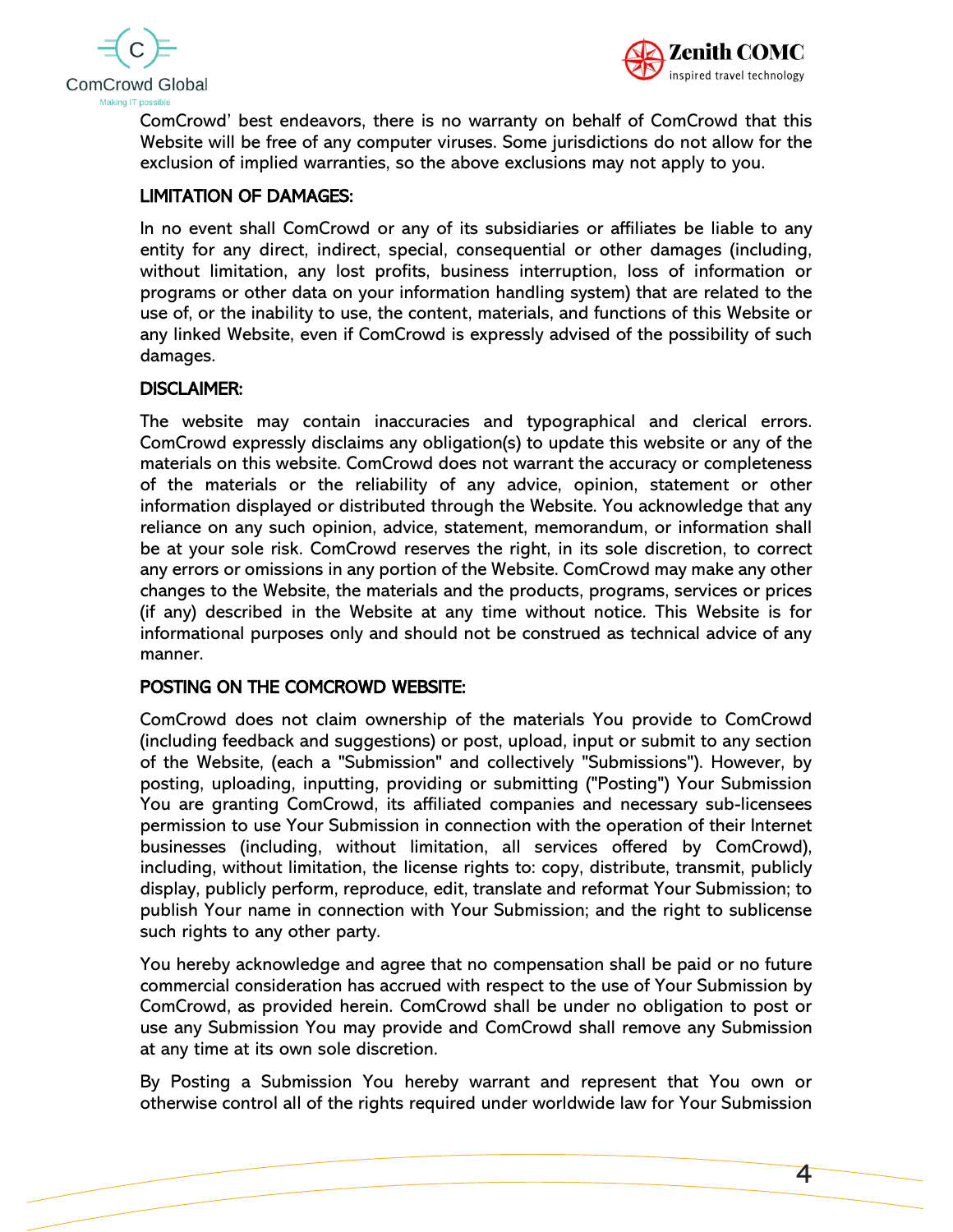



as described in these Terms of Use including, without limitation, all the rights necessary for You to provide, post, upload, input or submit the Submissions.

## LAWFUL AND / OR PROHIBITED USE OF THE WEBSITE:

As a condition of Your use of the Website, You shall not use the Website for any purpose(s) that is unlawful or prohibited by the Terms of Use. You shall not use the Website in any manner that could damage, disable, overburden, or impair any ComCrowd server, or the network(s) connected to any ComCrowd server, or interfere with any other party's use and enjoyment of any services associated with the Website. You shall not attempt to gain unauthorized access to any section of the Website, other accounts, computer systems or networks connected to any ComCrowd server or to any of the services associated with the Website, through hacking, password mining or any other means. You shall not obtain or attempt to obtain any Materials or information through any means not intentionally made available through the Website.

### INDEMNITY:

You agree to indemnify and hold harmless ComCrowd, its subsidiaries and affiliates from any claim, cost, expense, judgment or other loss relating to Your use of this Website in any manner, including without limitation of the foregoing, any action You take which is in violation of the terms and conditions of these Terms of Use and against any applicable law.

### CHANGES:

ComCrowd reserves the rights, at its sole discretion, to change, modify, add or remove any portion of these Terms of Use in whole or in part, at any time. Changes in these Terms of Use will be effective when notice of such change is posted. Your continued use of the Website after any changes to these Terms of Use are posted will be considered acceptance of those changes. ComCrowd may terminate, change, suspend or discontinue any aspect of the Website, including the availability of any feature(s) of the Website, at any time. ComCrowd may also impose limits on certain features and services or restrict Your access to certain sections or all of the Website without notice or liability. You hereby acknowledge and agree that ComCrowd may terminate the authorization, rights and license given above at any point of time at its own sole discretion and upon such termination; You shall immediately destroy all Materials.

### INTERNATIONAL USERS AND CHOICE OF LAW:

This Site is controlled, operated and administered by ComCrowd from its offices within Australia. ComCrowd makes no representation that Materials on this Website are appropriate or available for use at any other location(s) outside Australia. Any access to this Website from territories where their contents are illegal is prohibited. You may not use the Website or export the Materials in violation of any applicable export laws and regulations. If You access this Website from a location outside Australia, You are responsible for compliance with all local laws.